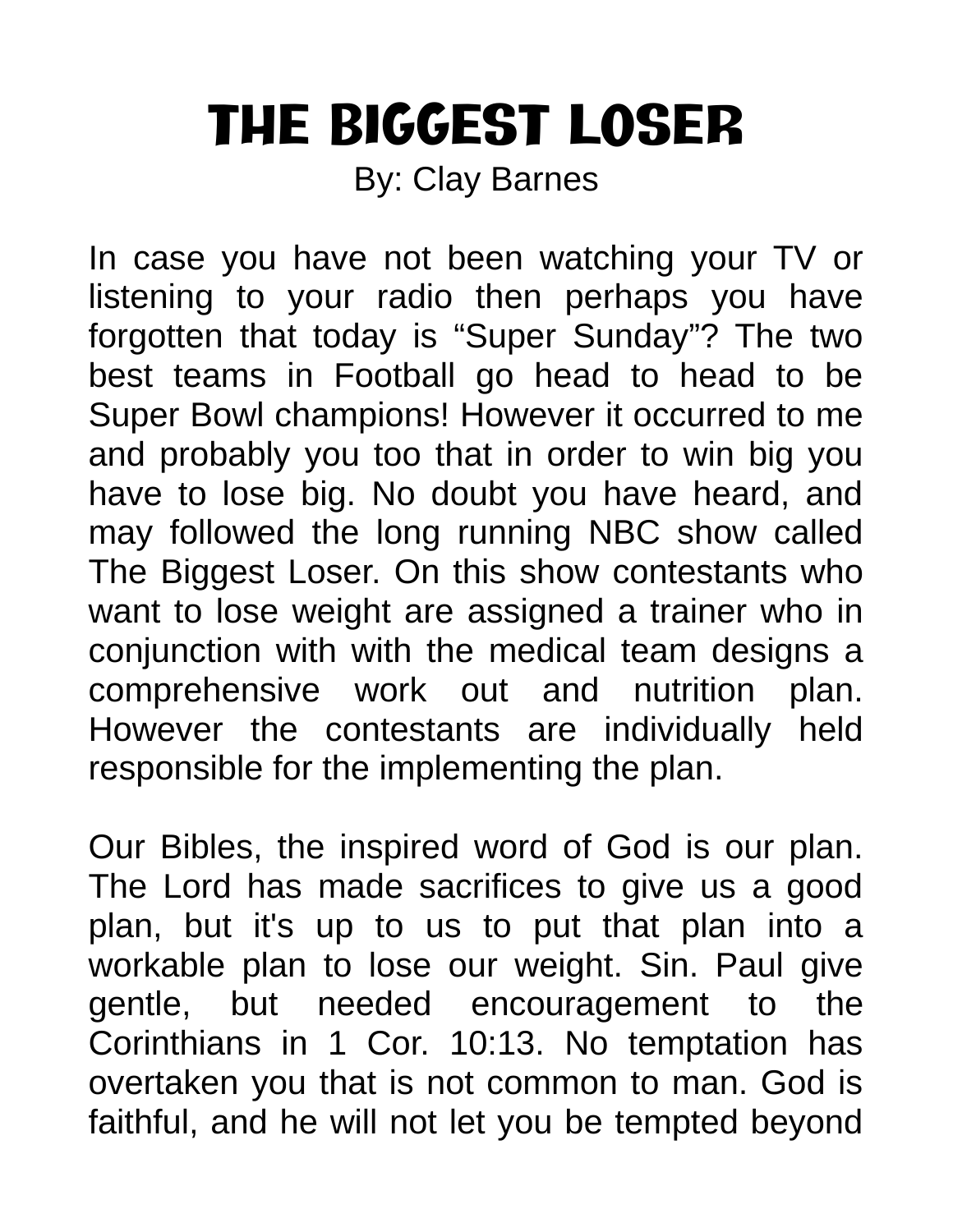your ability, but with the temptation he will also provide the way of escape, that you may be able to endure it. Something that is pretty cool is each contestant is tempted to gamble by eating or drinking great tasting drinks and food in exchange for a trade off that completely reasonable. To some the temptation to splurge is often more than they can handle. Isn't the same true with us? 1 John 3:9 puts it like this. *No one born of God makes a practice of sinning, for God's seed abides in him, and he cannot keep on sinning because he has been born of God***.** No one sets out to be overweight, but if we are not careful it can happen just like being overcome with temptation. If we are strong our inner self will turn down that piece of pie, cake or whatever, and we will not let sin overcome us if we have the abiding word of God in us. Look at how Satan really zeroed in on Christ in Matthew 4. He dared him. *And when the tempter came to him, he said, If thou be the Son of God, command that these stones be made bread. But he answered and said, It is written, Man shall not live by bread alone, but by every word that proceedeth out of the mouth of God. Then the devil taketh him up into the holy city, and setteth him on a pinnacle of the temple,*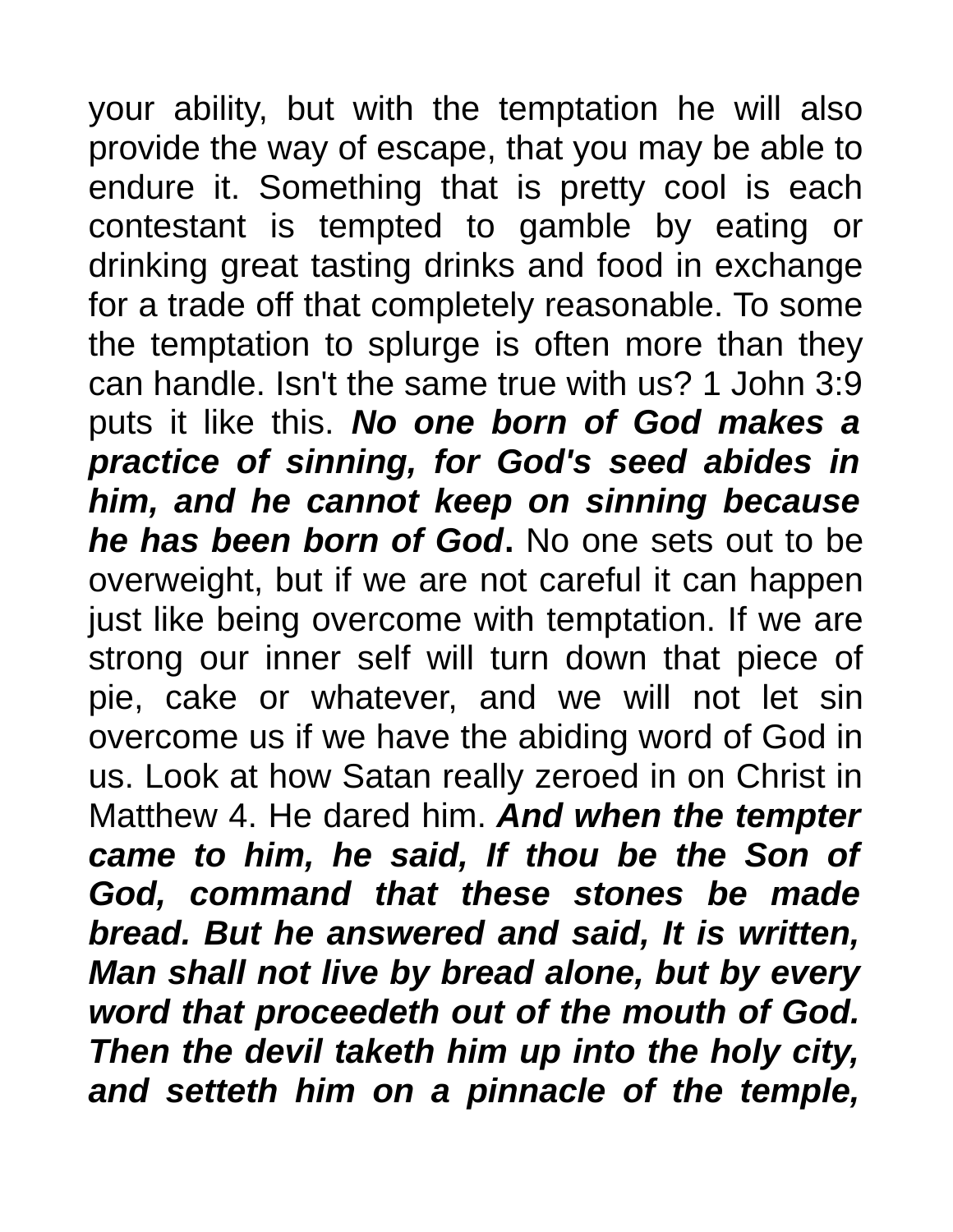*And saith unto him, If thou be the Son of God, cast thyself down: for it is written, He shall give his angels charge concerning thee: and in their hands they shall bear thee up, lest at any time thou dash thy foot against a stone.* He tried to give him what was already his. *Again, the taketh him up into an exceeding high mountain, and sheweth him all the kingdoms of the world, and the glory of them; And saith unto him, All these things will I give thee, I thou wilt fall down and worship me. Then saith Jesus unto him, Get thee hence, Satan: for it is written, Thou shalt worship the Lord thy God, and him only shalt thou serve.* Contestants compete to win prizes, but of course not everyone wins, and like the game today, someone will lose. Paul informs us of this in 1 Corinthians 9:24-25. *Do you not know that in a race all the runners run, but only one receives the prize? So run that you may obtain it. Every athlete exercises self-control in all things. They do it to receive a perishable wreath, but we an imperishable.* 

So what does it take to win the Super Bowl, the biggest loser, or more importantly winning the war over Sin and Satan? We have to put winning